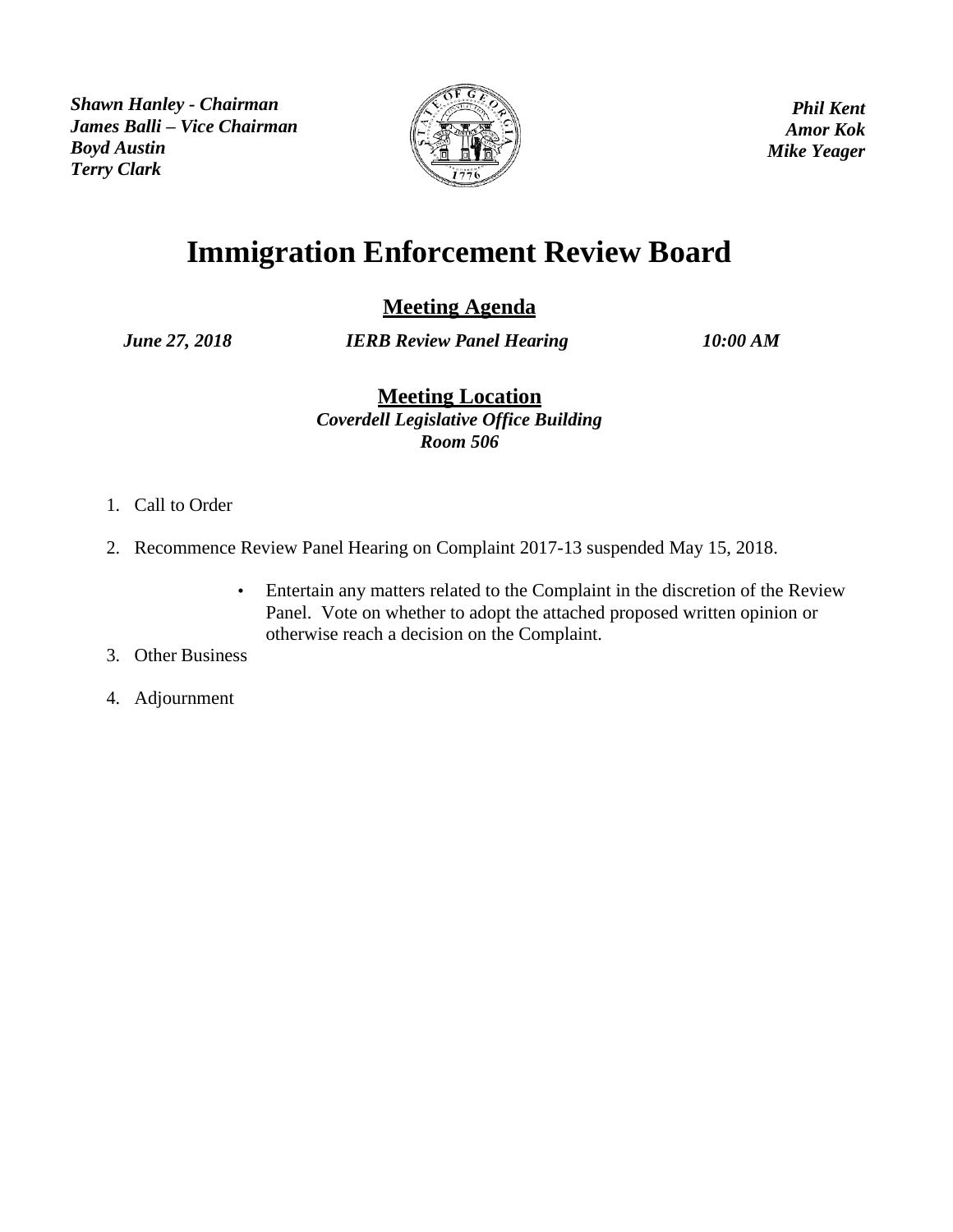#### **IMMIGRATION ENFORCEMENT & REVIEW BOARD STATE OF GEORGIA**

# **RE: CITY OF DECATUR**

Public Agency Respondent **IERB COMPLAINT NO. 2017-13** 

#### **CASEY CAGLE Complainant**

 $\overline{a}$ 

This Complaint was filed by Lieutenant Governor Casey Cagle ("Mr. Cagle") alleging that the City of Decatur ("Decatur") has adopted a "Sanctuary Policy" in violation of O.C.G.A. § 36-80-23(a)(6) and also violated O.C.G.A. § 50-36-4 by falsely reporting compliance with Georgia's immigration laws.<sup>1</sup> Decatur denied both allegations, raised certain constitutional objections<sup>2</sup> and filed briefs to support its position. On May 15, 2018, the Complaint then came before a Review Panel ("Panel") of the Immigration Enforcement Review Board ("IERB"). Decatur was allowed to introduce evidence in the form of witness testimony and exhibits. At the conclusion of Decatur introducing all desired evidence and making a closing argument, the hearing was suspended for purposes of the Panel

<sup>&</sup>lt;sup>1</sup> The IERB has no jurisdiction over violations of O.C.G.A. § 50-36-4 and therefore will issue no ruling on whether Decatur falsely reported compliance and that portion of the Complaint is dismissed.

 $2$  The IERB is not a Court of law and will not render any opinion as to constitutionality of this process, of the statutes the IERB is tasked with enforcing or the federal immigration laws regarding administrative detainers as those issues, if any, must be addressed by the Judiciary.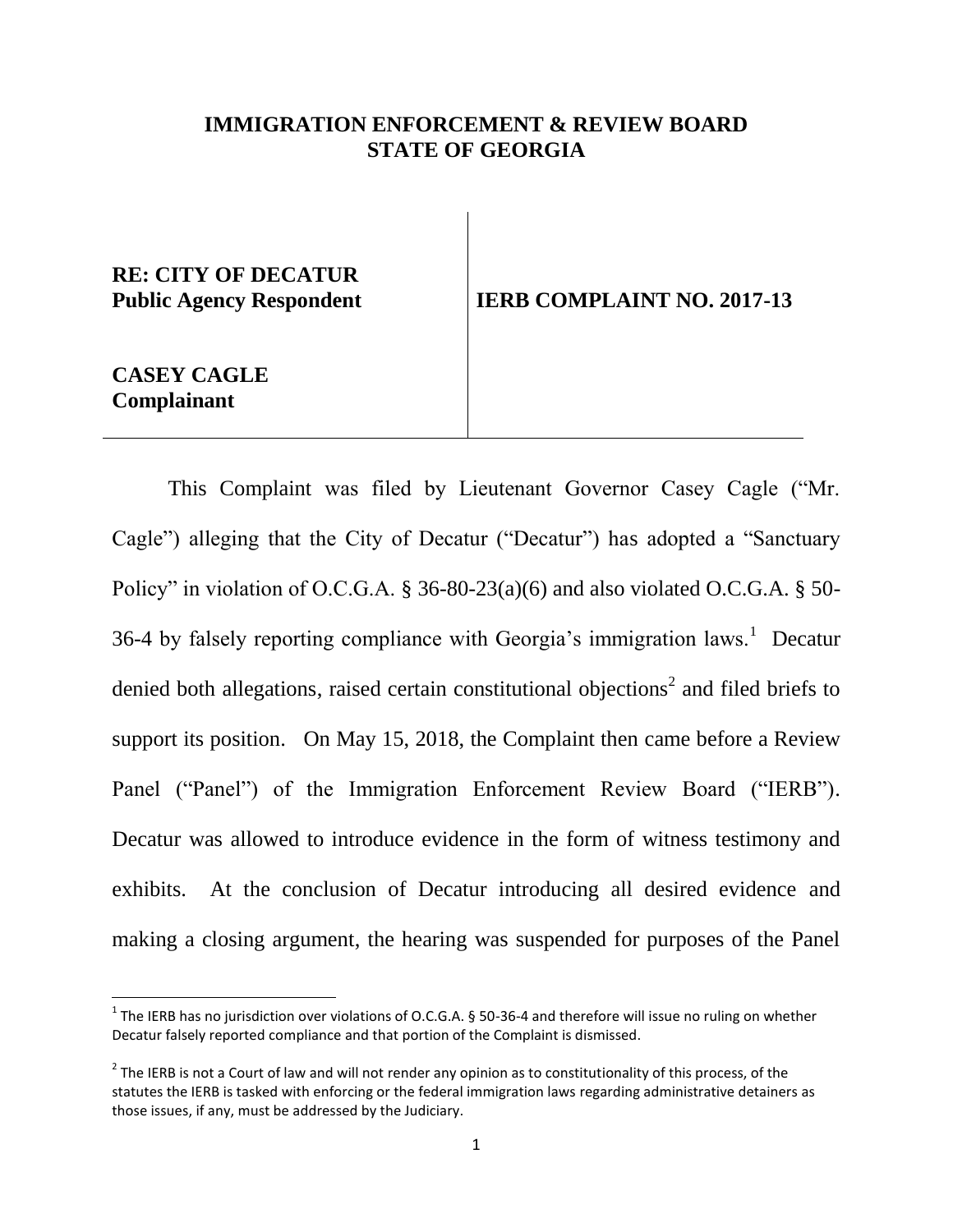reviewing the voluminous evidence presented at the hearing and to allow the proffer of other submissions no later than Thursday, May 17, 2018. Decatur and Mr. Cagle both timely forwarded additional documentation to the Panel.<sup>3</sup> Although the IERB is not required to issue written opinions, the Panel felt it was appropriate to do so for this Complaint as other jurisdictions have similar policies and the issue is one of first impression before the IERB.

#### **STANDARD OF PROOF**

As advised by the Attorney General's office, the applicable standard of proof when determining whether Decatur has violated Georgia's immigration laws is the "preponderance of the evidence test." Rule 291-2-.04. "A 'preponderance of the evidence' [standard]…simply requires that the evidence show a rational factfinder that a particular fact is more likely than not." Redmon v. Daniel, 335 Ga. App. 159, 162 (2015). "The standard requires only that the finder of fact be inclined by the evidence toward one side or the other." Zwiren v. Thompson, 276 Ga. 498, 500 (2003). Accordingly, the question before the Panel is whether Decatur has enacted a practice or policy which "more likely than not" "prohibits **or** restricts" a Decatur police officer from cooperating and communicating

 $\overline{a}$ 

 $3$  Counsel for Decatur objected to any additional documentation being submitted by Mr. Cagle. The objection was initially overruled as Decatur was allowed to submit additional documentation. Decatur has also submitted a letter of written objections and will be allowed to present argument on its objection at the hearing during which a vote will be taken whether to accept this written Ruling by the Panel. However, the issue is moot as the Panel can reach the decision herein based on the information of record and submitted at the hearing.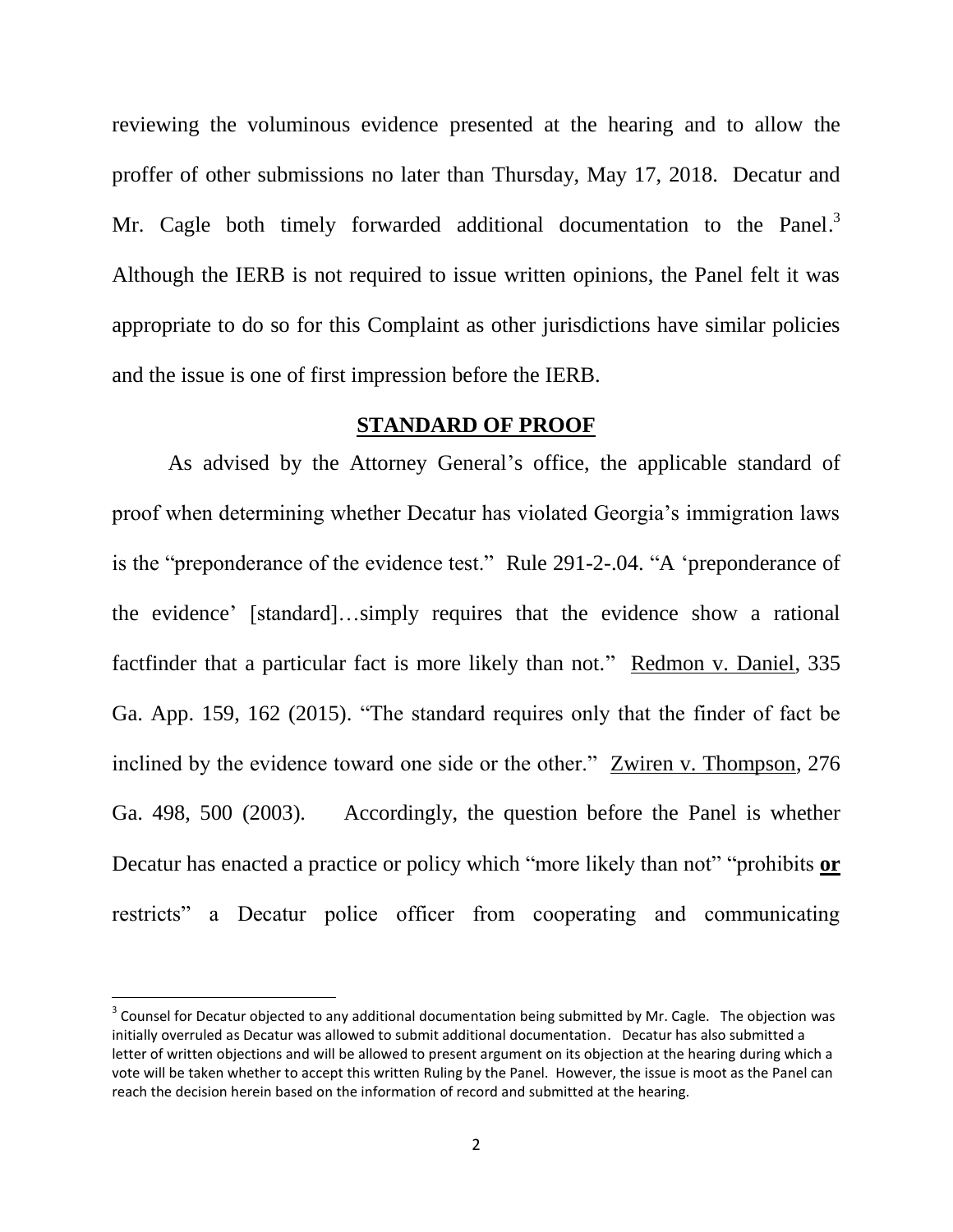immigration status information to federal law enforcement. For the reasons set forth below, the Panel concludes the answer to that question is yes.

#### **FINDINGS OF FACT AND RULING**

Sometime in September of 2017, what Decatur referred to in testimony as a "loose coalition of groups" met with the Decatur Mayor and City Manager. For background information only, while one group was identified at the May 15 hearing as "Hate Free Decatur", the identities of the other members were not specified but "Project South<sup>4</sup>", the "Georgia Latino Alliance for Human Rights<sup>"5</sup>, and the "Georgia Not1More Coalition<sup>6</sup>" are identified by Move-On.org as the groups who presented the written "policy" to Decatur.<sup>7</sup> Regardless of individual identity, it is clear that the "loose coalition" shared a common vehement opposition to federal immigration laws and a desire to have local jurisdictions pass written policies refusing to cooperate with federal law enforcement. It was after meeting with this "loose coalition" that Decatur, for the first time in its history, determined a need to adopt a written policy prohibiting cooperation with Immigration and Customs Enforcement ("ICE") detainers/administrative warrants. Indeed, Decatur's Police Chief testified to being summoned to a meeting to draft such a

 $\overline{\phantom{a}}$ 

<sup>4</sup> <https://projectsouth.org/legal-advocacy-work/>

<sup>&</sup>lt;sup>5</sup> <http://www.glahr.org/get-involved/deportation-defense>

<sup>6</sup> <http://www.notonemoredeportation.com/2016/02/08/georgia-condemns-ice-raids/>

<sup>7</sup> <https://petitions.moveon.org/sign/tell-the-city-of-decatur>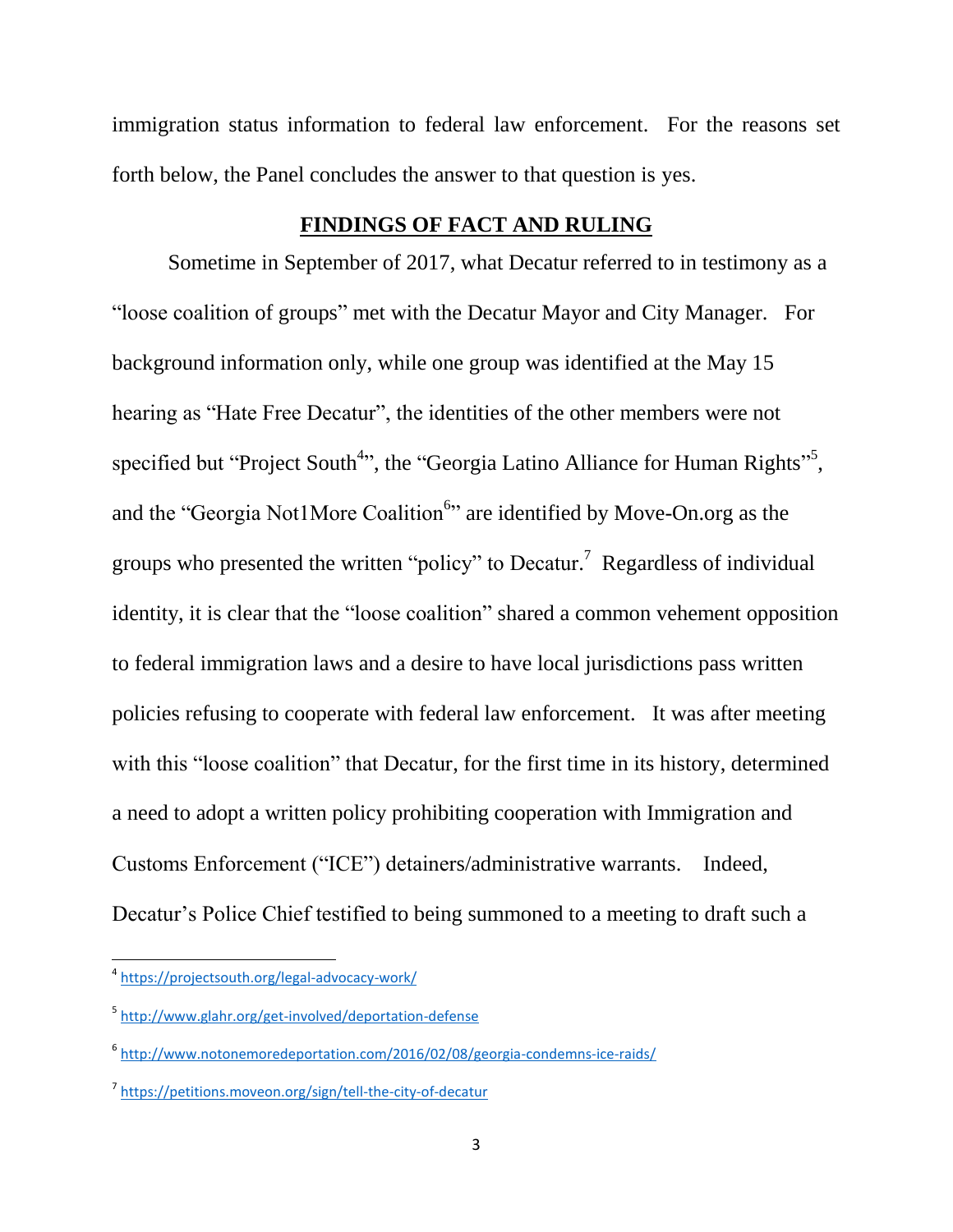policy **only** after the Mayor and City Manager met with the groups who wanted a non-detention policy in writing.<sup>8</sup> Decatur attempts to reduce the significance of this fact by saying Decatur was simply putting into writing the practice utilized for years. The Panel finds that explanation unconvincing and determines that, more likely than not, Decatur, by and through its' Police Department, enacted General Order, Chapter 7 Section 03-d (the "Policy"), for the purpose of creating a "Sanctuary Culture" by preventing cooperation with ICE requests and/or to otherwise hinder ICE's ability to apprehend persons illegally present in the United States and located within the city limits of Decatur. More important to this Panel, however, is the fact that the Policy now provided that a Decatur police officer could be terminated for complying with federal law.<sup>10</sup>

The Policy enacted reads in pertinent part as follows:

### The Decatur Police Department **shall not hold or extend the detention of any person at the request of U.S. Immigration and Customs Enforcement (ICE)** unless the agency first

**EXEL THE PANEL NOTES THE PROT THE PROTAL THE PROTAL THE PROTAL BY**<br>The Panel notes that Dekalb County, the City of Atlanta and other jurisdictions in this State that have [as argued by Decatur] enacted such a policy use extremely similar, if not verbatim, language to the policy presented [or drafted] by the "loose coalition." <https://petitions.moveon.org/sign/tell-the-city-of-decatur> Thus, when Decatur argues other Metro-Atlanta local governments have adopted similar policies, the argument is most likely true as the same "loose coalition" is drafting the language and demanding it be implemented in various Georgia jurisdictions to oppose federal immigration law.

 $^9$  Decatur put into the record an October 12, 2017 story in the Atlanta Journal Constitution which reports Decatur is a city which has "adopted measures in favor of restricting interactions with U.S. Immigration and Customs Enforcement."

 $10$  This is an important distinction because the groups which oppose enforcement of immigration law want a tool to be able to punish law enforcement officers who disagree with their political view.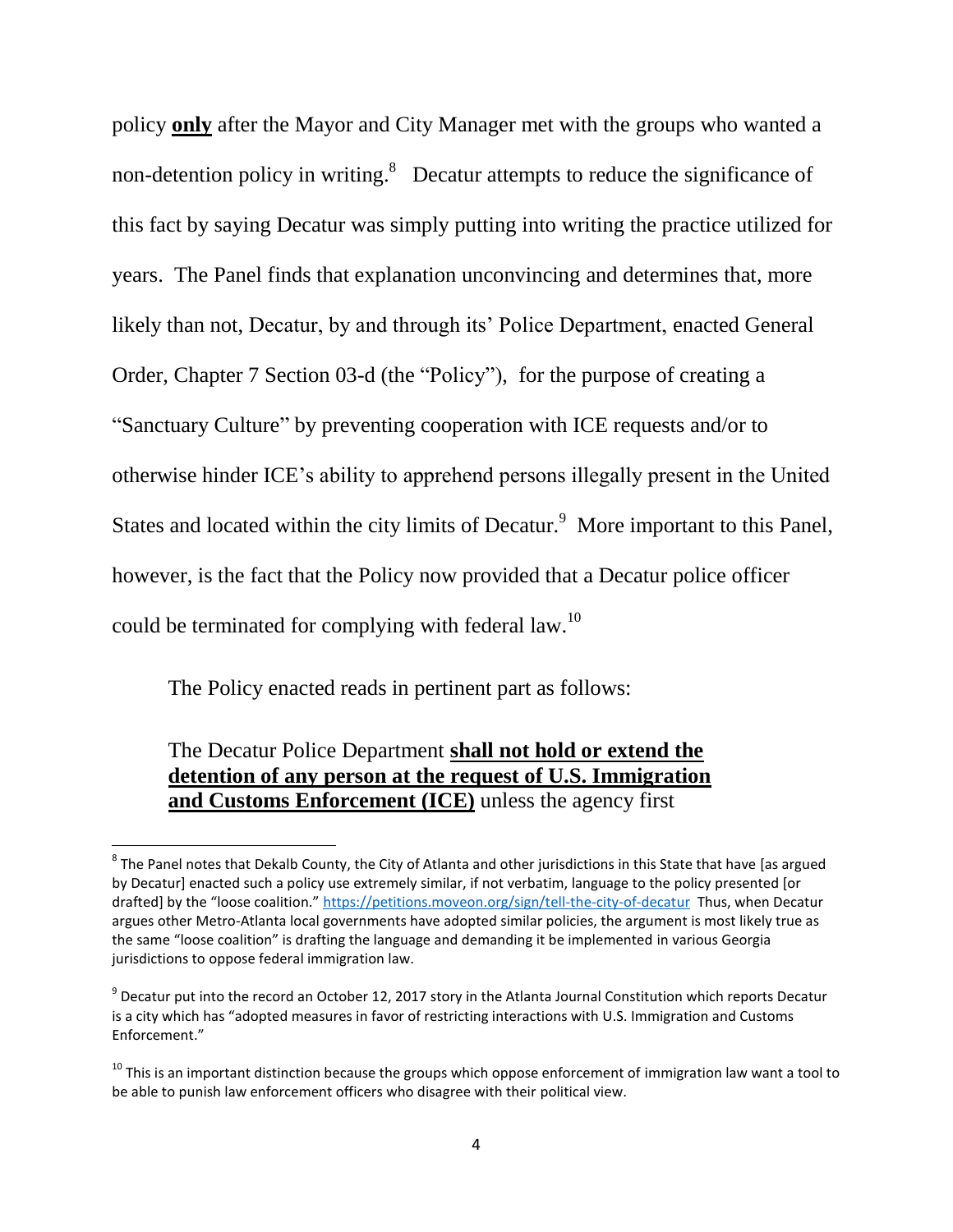presents the Decatur Police Department with a judicially issued warrant authorizing such detention.

In particular, the Decatur Police Department shall not arrest, **hold, extend the detention of**, **transfer custody of<sup>11</sup>** , or transport anyone solely on the basis of an immigration detainer or an administrative immigration warrant, including an administrative immigration warrant in the National Crime Information Center (NCIC) database….

Since the Decatur Police Department does not have a facility to house an arrested person, the Decatur Police Department **will not hold a person for additional time beyond when the criminal matter allows release solely to notify ICE** of the person's release **or to facilitate the transfer of the person to ICE**…

Any officer determined to have violated this General Order is **subject to disciplinary action.**

(emphasis added. Decatur admits that the Policy is in place and that a

police officer who fails to comply with the Policy can be terminated.

The Georgia law at issue here states that "[n]o local governing body,

whether acting through its governing body or by an initiative, referendum, **or any** 

**other process**, shall enact, adopt, **implement, or enforce** any sanctuary policy."

O.C.G.A. § 36-80-23 (emphasis added).<sup>12</sup> "Sanctuary policy" means "any

regulation, rule, policy, or practice adopted by a local governing body which

 $\overline{\phantom{a}}$ 

<sup>&</sup>lt;sup>11</sup> Decatur's Policy would prohibit a Decatur police officer from allowing an ICE agent to take into custody a noncitizen illegally in the United States even if the ICE agent was physically present and presented an administrative warrant stating the subject was reasonably believed to have committed a terrorist act.

<sup>&</sup>lt;sup>12</sup> Decatur argued that, even if the Policy was a "sanctuary policy", because the City Commission [local governing body] did not officially vote to pass the Policy the Complaint fails as a matter of law. The Panel rejects that defense in that Decatur provided its Police Chief with the authority [other process] to create, "implement and enforce" the Policy and Decatur has clearly "adopted" the Policy by allowing it to be implemented by its Police Department. Moreover, the written Policy was enacted only after meeting with the anti-enforcement groups.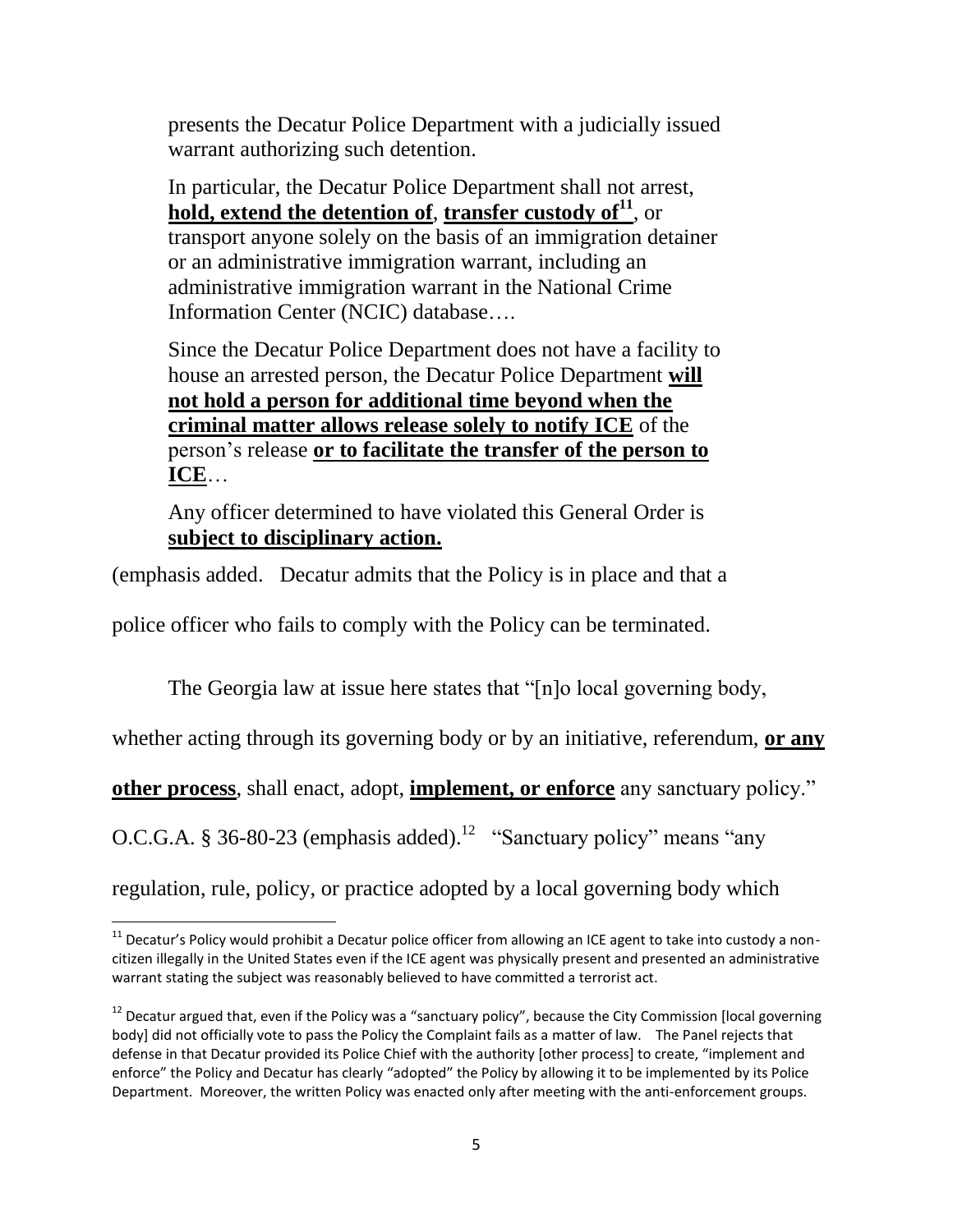**prohibits or restricts<sup>13</sup>** local officials or employees from **communicating or cooperating** with federal officials or law enforcement officers with regard to reporting **immigration status information** while such local official or employee is acting within the scope of his or her official duties." Id. (emphasis added). It is important to note the Legislature used both "prohibit" and "restrict" and when interpreting a statute one should "give meaning and intent to all words" and thus "restrict" means something different than "prohibit." See Arby's Restaurant Group v. McRae, 292 Ga. 243, 245 (2012). When the statute does not define a word [as here] the word is given its' ordinary, everyday meaning. An often-used dictionary defines the word "restrict" as "to confine or keep within limits."<sup>14</sup> Therefore, the Panel reads O.C.G.A. § 36-80-23(a)(6) as a complete bar to any policy which either "prohibits" [does not allow] or "restricts" [confines or limits] a law enforcement officer's ability to communicate and cooperate with ICE regarding the communication of immigration information.

O.C.G.A. § 36-80-23(a)(3) defines "immigration status information" as "**any information**…including but not limited to **any statement**, **document**, computer generated data, recording, or **photograph**, which is relevant to immigration status **or the identity or location** of an individual who is reasonably believed to be

l

 $13$  A policy can be an illegal Sanctuary Policy if it prohibits OR restricts. Decatur has argued that the Policy does not "prohibit" communication. However, a complete prohibition on communication is not required to find a policy illegal, a policy can be illegal if it merely "restricts" communication.

<sup>14</sup> <http://www.dictionary.com/browse/restrict>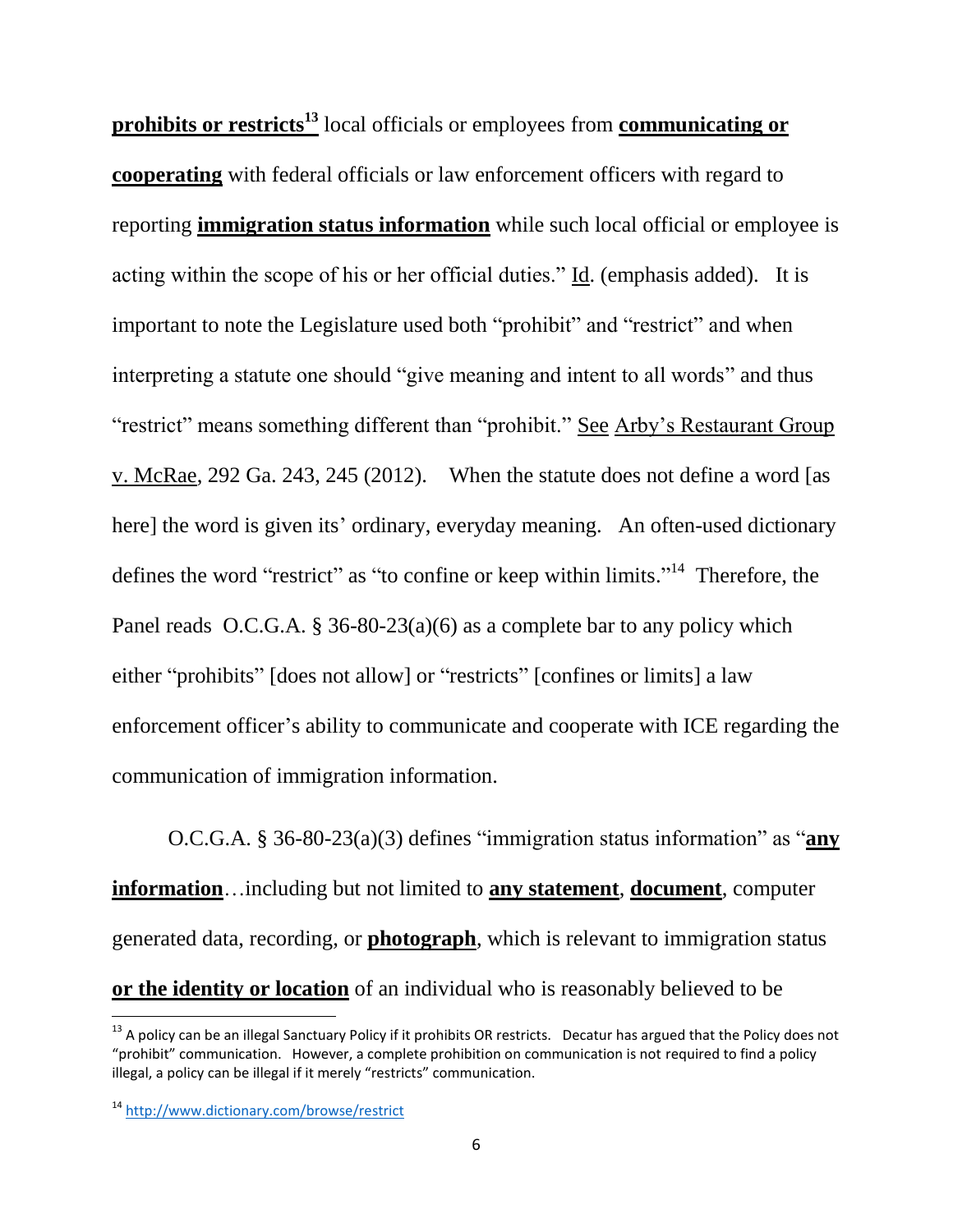illegally residing within the United States or who is reasonably believed to be involved in domestic terrorism as that term is defined in Code Section 16-4-10 or a terroristic act as that term is defined by Code Section 35-3-62." (emphasis added).

The Panel finds that the Policy violates O.C.G.A. § 36-80-23(a)(6) in that it restricts a Decatur police officer from being able to timely, freely and completely communicate to federal officials "the identity or location" [which is immigration status information] of an person believed to be illegally in the United States. This is demonstrated in that the Policy prohibits the "holding, or extending the detention of" a person on the basis of an ICE warrant and Decatur "will not hold a person for additional time beyond when the criminal matter allows release **solely to notify ICE.**" In other words, if a Decatur police officer conducts a traffic stop, completes her interaction with the person and becomes aware that there is an active ICE warrant/detainer, the officer must let the person go without "extending the detention" for additional time in order to communicate the person's "identity or current **location**" to ICE and may "not hold a person…solely **to notify** ICE." If a Decatur police officer extends the detention of a person who has an ICE warrant/detainer for **any** length of time so that she may communicate the current location of said person or to copy the person's driver's license or other identity card [which is **immigration status information** as identity cards would be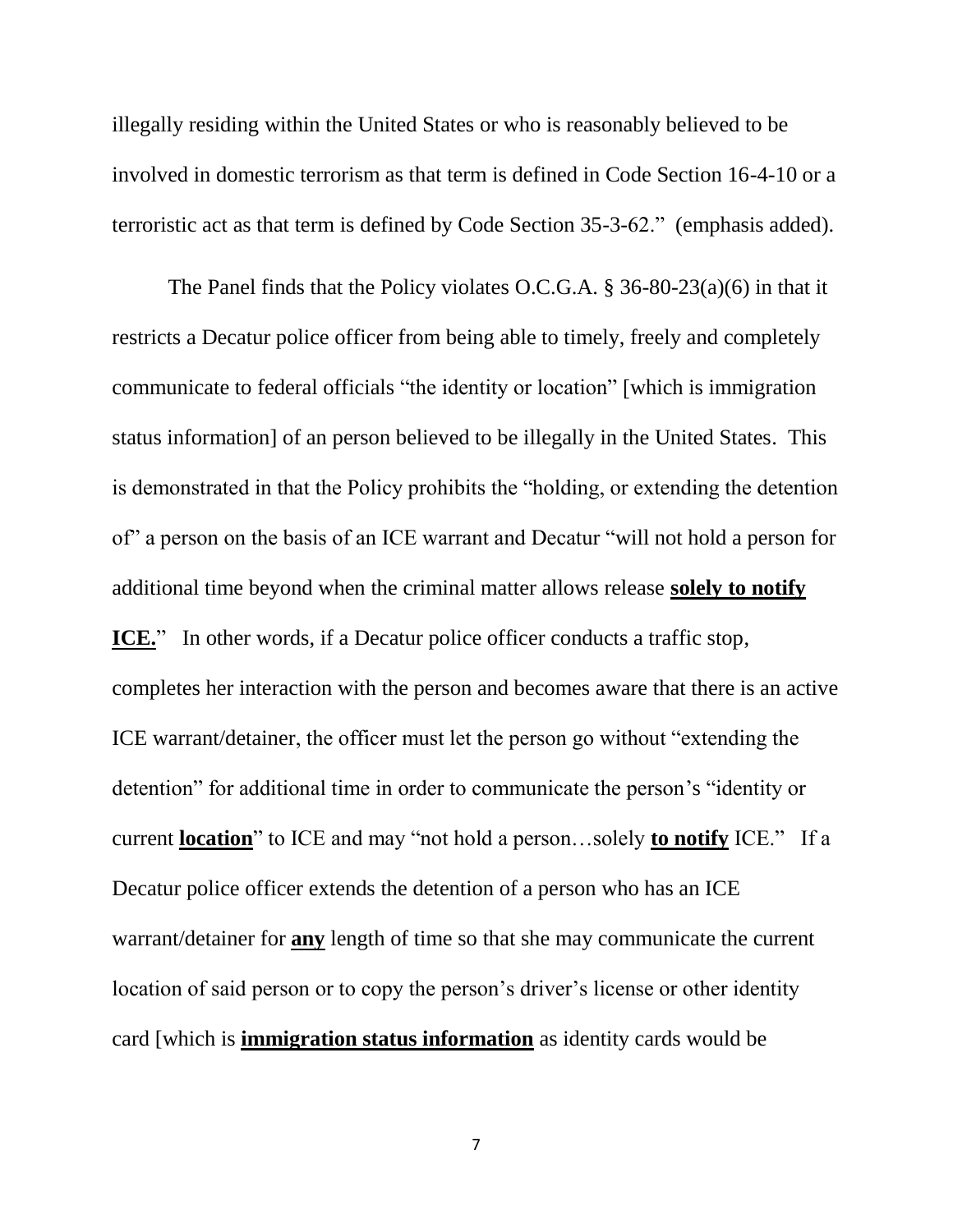"documents or photographs relevant to immigration status"], she has violated the Policy and **may be terminated.**

Accordingly, the Policy violates O.C.G.A. § 36-80-23(a)(6) and is an illegal "Sanctuary Policy" in that it restricts and places limitations on Decatur police officers' ability to timely, freely and fully "cooperate or communicate" immigration status information to federal officials. The Policy is not only an illegal Sanctuary Policy under Georgia law, it would punish a Decatur police officer with termination for detaining a person [even one reasonably believed by ICE to have committed domestic terrorism or a terrorist act as defined by O.C.G.A. § 35-3-62] for any amount of time to communicate with ICE unless there was a judicially issued [Non-ICE] warrant.<sup>15</sup> The Panel finds that punitive provision of the Policy especially offensive and somewhat ironic. At the hearing Decatur accused Mr. Cagle of making accusations purportedly critical of police officers when it is, in fact, Decatur who has enacted a rule which would allow for a police officer to be terminated for following federal law and cooperating with federal law enforcement.

As required by the IERB Rules, the identified "remedial action" is that the Policy should immediately be rescinded in writing by Decatur. See Rule 291-2-

l

<sup>&</sup>lt;sup>15</sup> Decatur makes no exception for detention of persons identified by ICE warrant/detainer requests as a person reasonably believed to have committed a terrorist act.